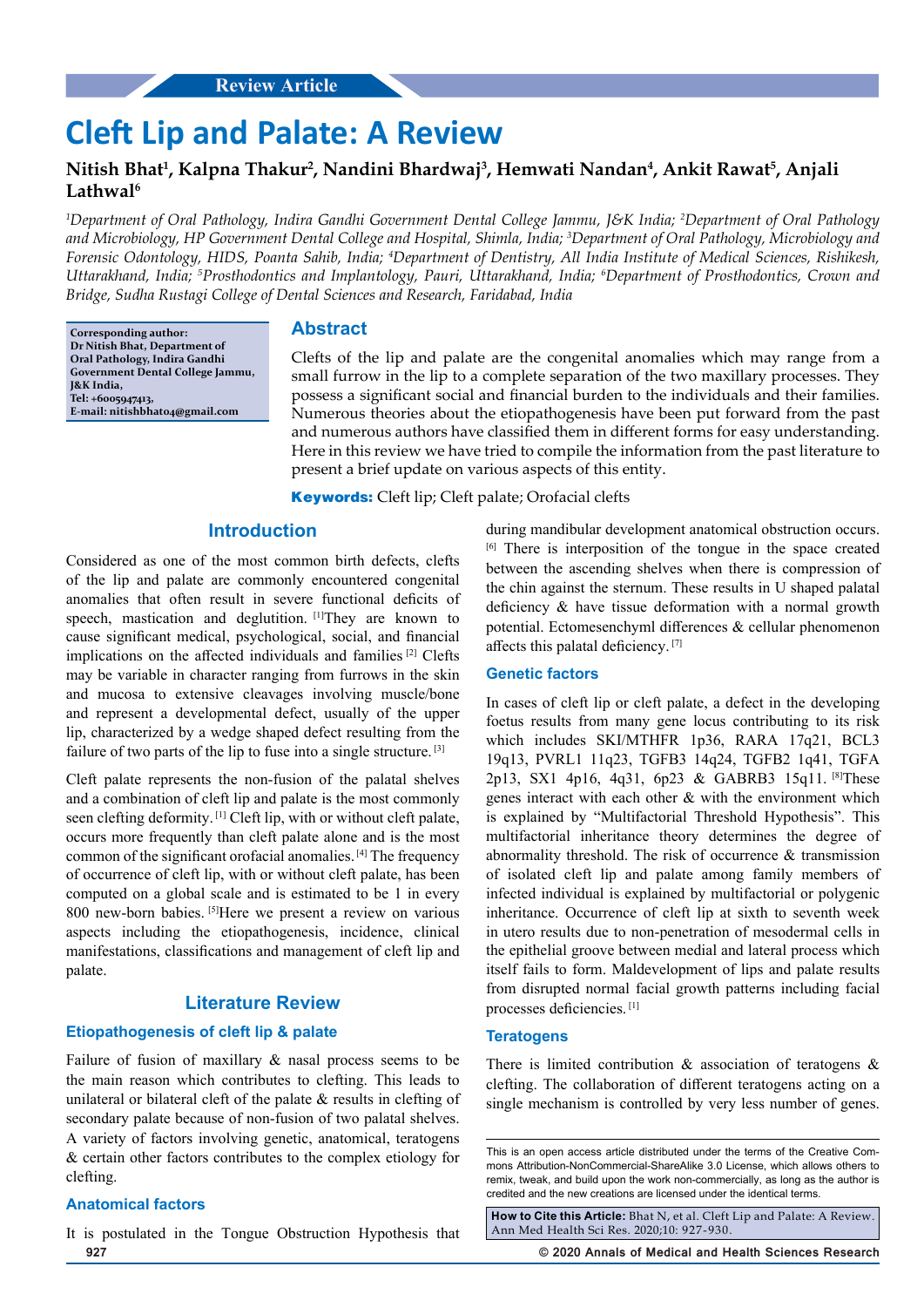Teratogens like retinoic acid which are used in the treatment of acne and psoriasis act through biochemical defect, hormonal defect & extrinsic biochemical interference. These interfere with cell differentiation or migration & have direct effect on morphogenesis of face. [9]

## **Other factors**

Many environmental factors contribute to the pathogenesis of cleft lip and palate. Deficiency or excess of Vitamin A or riboflavin i.e., nutritional factors, enlarged tongue resulting in mechanical obstruction, ischemia, conditions like physiologic, traumatic & emotional stress & infections postulates an accessory role in the pathogenesis of cleft lip and palate. [3]Maternal alcohol consumption & cigarette smoking are also associated with syndromic & non- syndromic clefts. Smoking mothers doubles the frequency of development of cleft as compared to non-smoking mothers. Anticonvulsants like phenytoin increase the risk of cleft formation tenfold. Along with this, folic acid deficiency also contributes to cleft development. [8] The 3.4 times greater risk of Orofacial clefting also results from increased consumption of maternal corticosteroids. The effects of vitamin A deficiency and excess, Riboflavin deficiency & cortisone administration are also seen in experimental animals including rats & rabbits with a resultant exponential increase in cleft palate incidence. Also, non- conclusively proven stress induced hydrocortisone secretion in humans also results in cleft palate formation.<sup>[3]</sup>

## **Clinical Manifestations**

- Cleft lip with or without palate is more common in males than in females whereas isolated cleft palate is more common in females.
- Babies with cleft lip face difficulty when they try to make a contact between upper and lower lips. [10]
- One of the first manifestations associated with cleft palate is difficulty with feeding. [11]
- Speech is often characterized by air emission from the nose and has a hyper nasal quality. [1]
- Patients with cleft lip usually have cosmetic problems and problems for production of labial sounds. [12]
- Sounds most frequently misarticulated include [11]
- $S (63%)$
- $Z (61\%)$
- $D (48%)$
- Ch-  $(44%)$
- $P (11\%)$
- B-  $(9\%)$
- Clefts of the soft palate, including sub mucosal clefts, are often associated with velopharyngeal incompetence or Eustachian tube dysfunction. 1Hearing disorders are prevalent among individuals with orofacial clefts. These

disorders are a result of chronic otitis media with effusion due to eustachian tube dysfunction. [11]

- The defect may involve the hard and soft palates or the soft palate alone. The minimal manifestation of Cleft palate is a cleft or bifid uvula. The prevalence of cleft uvula is much higher than that of Cleft Palate, with a frequency of 1 in every 80 white individuals. [8]
- Dental problems: Abnormalities in the position of teeth, delay of eruption of permanent teeth and delay of formation of permanent teeth. [13,14] The incidence of congenitally missing teeth is high, especially among deciduous and permanent maxillary lateral incisors adjacent to the alveolar cleft. The prevalence of hypodontia increases directly with the severity of the cleft. Complete unilateral and bilateral alveolar clefts are often associated with supernumerary teeth as well, usually the maxillary lateral incisors. Tooth formation is often delayed, and enamel hypoplasia, microdontia or macrodontia, and fused teeth are often seen. [1]
- The clefting anterior to the incisive foramen (i.e., Lip and alveolus) is also defined as a cleft of primary palate.
- The clefting posterior to the incisive foramen is defined as a cleft of secondary palate.
- Clefts can be divided into non-syndromic and syndromic forms. [5]
- Syndromic forms of clefts include those cases that have additional birth defects like lip pits or other malformations.
- Non-syndromic clefts are those cases wherein the affected individual has no other physical or developmental anomalies and no recognized maternal environmental exposures.

#### **Classification**

There is no universally accepted classification of clefts, although the most commonly used is the Veau's classification, which was described in 1931. [15] Many others classifications by different authors also exist. [Table 1]. [5,15-17]

## **Discussion and Management**

Management of cleft lip and palate includes both non-surgical and surgical procedures with surgical procedures being a definitive treatment for the same. Cleft palate repair is a challenging procedure because of the delicate tissue handling required and the small confines of the infant oral cavity. [18] Management of cleft lip and palate therefore requires a multidisciplinary team collaboration committed to managing the patient from birth to maturity including a number of specialists (reconstructive surgeon, otolaryngologists, orthodontist, Speech and language therapist, audiologists, geneticists, psychiatrists, maxillofacial surgeons, Paediatricians, Ear, nose and throat surgeon and prosthodontists. [14,19]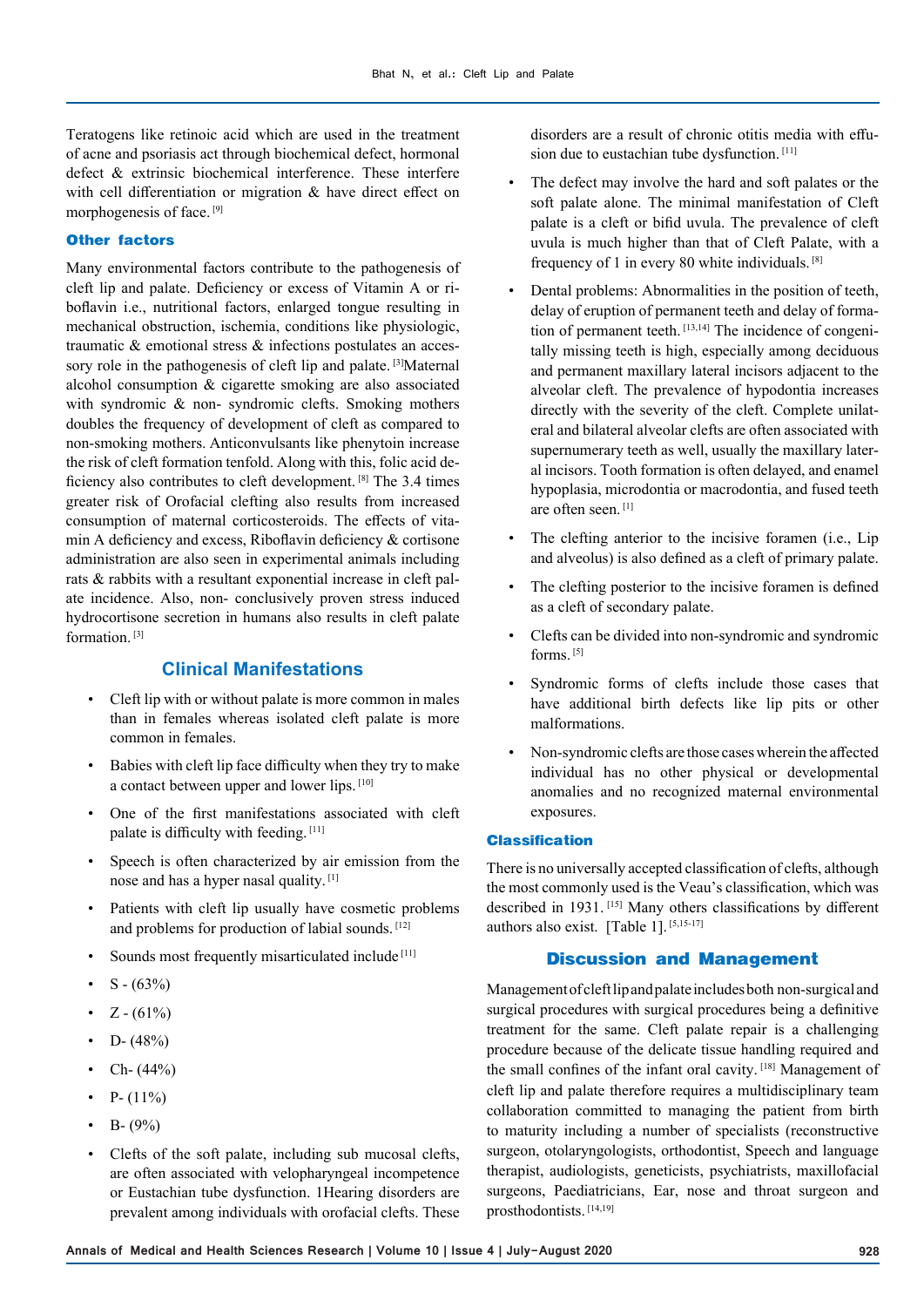| Table 1: Various classification schemes for cleft lip and palate.                                                                                                              |                                                                                                                                        |
|--------------------------------------------------------------------------------------------------------------------------------------------------------------------------------|----------------------------------------------------------------------------------------------------------------------------------------|
| Veau's classification for cleft lip and palate                                                                                                                                 | Veau's classification for cleft lip                                                                                                    |
| <b>Class I</b> - Isolated soft palate cleft                                                                                                                                    | <b>Class I- A Class I- A unilateral notching of the vermillion not</b><br>extending into the lip                                       |
| <b>Class II</b> - Hard/soft cleft palate                                                                                                                                       | <b>Class II-</b> A unilateral notching of the vermillion, with the cleft<br>extending into the lip but not including the floor of nose |
| <b>Class III</b> - Unilateral cleft lip and palate                                                                                                                             | <b>Class III-</b> A unilateral notching of the vermillion border of the lip<br>extending into the floor of the nose.                   |
| <b>Class IV-</b> Bilateral cleft of the lip and palate                                                                                                                         | <b>Class IV-</b> Any bilateral clefting of the lip, whether incomplete<br>notching or complete clefting                                |
| Davis and Ritchie classification                                                                                                                                               | International confederation of plastic and reconstructive surgery<br>classification                                                    |
| Each of the following subgroups is further subdivided into the extent of the This system uses an embryonic framework to divide clefts into 4 groups,<br>cleft (1/3, 1/2, etc): | with further subdivisions to denote unilateral or bilateral cases                                                                      |
| <b>Group I:</b> Clefts anterior to the alveolus (unilateral, median, or bilateral<br>Cleft Lip)                                                                                | <b>Group I:</b> Defects of the lip or alveolus                                                                                         |

**Group II:** Post alveolar clefts (Cleft Palate alone, soft palate alone, soft palate and hard palate, or sub mucous cleft).

**Group II:** Clefts of the secondary palate (hard palate, soft palate, or both)

**Group III:** Any combination of clefts involving the primary and secondary palates.

**Kernahan and Stark symbolic classification**

This system provides a graphic classification scheme

using a Y-configuration, which can be divided into 9 areas:

**Areas 1 and 4:** Lip **Areas 2 and 5:** Alveolus **Areas 3 and 6:** Palate between the alveolus and the incisive foramen **Areas 7 and 8:** Hard palate **Area 9:** Soft palate.

Non-surgical treatment involves the use of prosthodontics devices to correct velopharyngeal incompetence but they were rarely used as the prosthesis had to be readjusted every 2 weeks until growth was finished. Also the prosthesis posed many problems such as irritation to mucosa, difficulty in cleaning etc. [11] On the other hand, infants with cleft lip and palate face challenges when feeding they are incapable of sucking either their mother's nipple or from a bottle. For that reason, feeding devices such as nipples, cross curt nipples and longer nipple can be successfully assist the infant when feeding. [10,14] Some babies may not have the energy to suck from a teat, and here a cup and spoon method may be helpful. [18]

Surgical procedures are often debated considering the age of the patients and many techniques are often employed for the same, one of which is Millard technique lip repair performed at 3 months of age and palate repair at 12 months of age. The other is Malek protocol  $[20]$  in which soft palate repair is performed at 3 months of age and lip. Hard and soft palate repair is performed at the age range of 9–18 months. [18]

Pediatricians used to strictly follow a rule of 'three 10s' as a necessary requirement for identifying the child's status as suitable for surgery (i.e., 10 lb, 10 mg/L of hemoglobin, and age 10 weeks). [12,21]

During the Primary dentition period "Lip revision and closure of palatal fistula" are considered to support the speech development. [22] During this stage the orthodontic treatment part

is usually limited to correction of mild to moderate posterior cross bite and anterior cross bites [23].

## **Conclusion**

During the mixed dentition phase consideration of alveolar bone graft begins to correct defects of the maxillary arch. 9–11 years is considered as an ideal age for "bone grafting". Orthodontic treatment is not generally commenced until age 9 or 10 years when, if necessary, the maxillary segments are expanded to correct the transverse relationship using palatal expansion appliances, these include upper removable appliance, quad helix, rapid maxillary expansion, bonded "fan" appliance and others. It is during the permanent dentition the definitive orthodontic treatment must be commenced.

## **Competing Interests**

The authors declare that they have no competing interests.

## **References**

- 1. Regezi JA, Sciubba JJ, Jordan RCK. In Oral Pathology: Clinical Pathologic Correlations, 5th ed. Saunders 2008.
- 2. El-Kehdy J, Abbas O, Rubeiz N. A review of Parry-Romberg syndrome. J Am Acad Dermatol 2012;67:769-784.
- 3. Sapp JP, Eversole LR, wysocki GP. In Contemporary Oral and maxillofacial Pathology. 2nd ed. Mosby
- 4. Precious DS, Goodday RH, Morrison AD, Davis BR. Cleft Lip and Palate: A Review for Dentists. J Can Dent Assoc 2001;67:668-673.